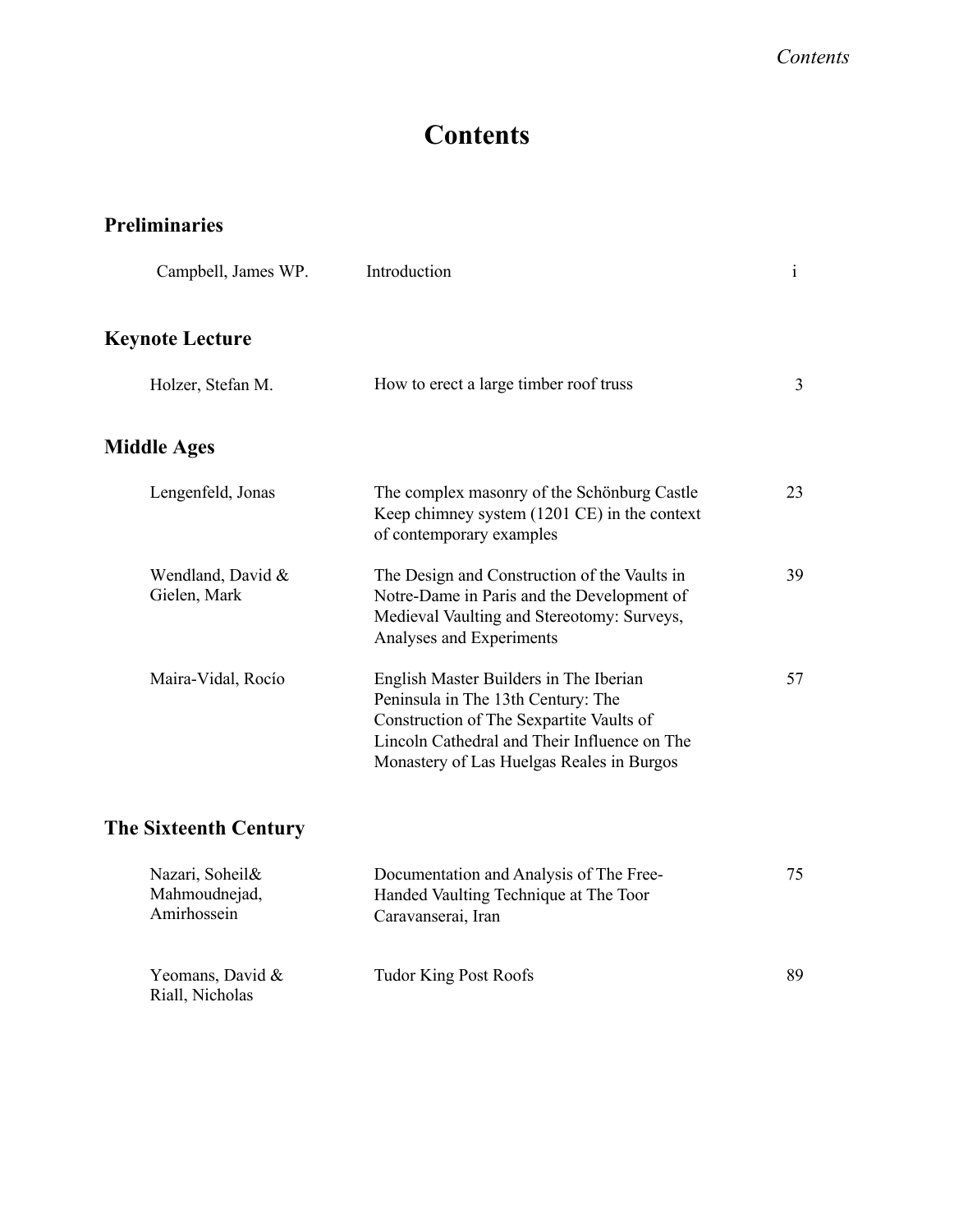| Song, Lei & Campbell, | The Depiction of Water Technology in          | 101 |
|-----------------------|-----------------------------------------------|-----|
| James WP.             | Ramelli's Le Diverse et Artificose Machine    |     |
|                       | and Its Influence on Engineering Treatises in |     |
|                       | China in the 17th Century                     |     |

# **The Seventeenth and Eighteenth Centuries**

| Knobling, Clemens                      | From model to reality $-$ a case study on the<br>timber bridge of Baden (CH)                                                                                                                                                     | 117 |
|----------------------------------------|----------------------------------------------------------------------------------------------------------------------------------------------------------------------------------------------------------------------------------|-----|
| Gantner, Martin                        | Innovation and Tradition: 'Signature' roof<br>constructions and master builder's networks in<br>the late eighteenth and early nineteenth<br>centuries in in the catholic regions of central,<br>northern and eastern Switzerland | 129 |
| Schmitt, Rebecca Erika                 | Geometric design and construction of a Late<br>Baroque brick vault: Kilian Ignaz<br>Dientzenhofer's Benedictine Church of the<br>Holy Cross and St. Hedwig at Legnickie Pole                                                     | 143 |
| Romano, Lia &<br>Falcone, Marika       | Wooden vaults in Naples between survey and<br>construction knowledge: the case of the church<br>of Santa Maria Egiziaca all'Olmo                                                                                                 | 157 |
| Motta, Martina                         | The Wood Sector and the King's Works. A<br>Different Perspective for the Study of 18th<br>Century Royal Construction Sites in the<br>Kingdom of Sardinia                                                                         | 171 |
| Prosser, Lee                           | Some Experimental Trussed Floors at<br>Kensington Palace, London                                                                                                                                                                 | 185 |
| Vandenabeele, Louis                    | The Paduan ties of Poleni                                                                                                                                                                                                        | 197 |
| Diaz, Martina &<br>Vandenabeele, Louis | The eighteenth-century timber trade towards<br>the Basilica of St Anthony in Padua through<br>archives, shipping marks and<br>dendrochronology                                                                                   | 209 |
| Mair, Raimund                          | The Renovation of the Waterworks at the Rotes<br>Tor in Augsburg by the Well Master Caspar<br>Walter                                                                                                                             | 221 |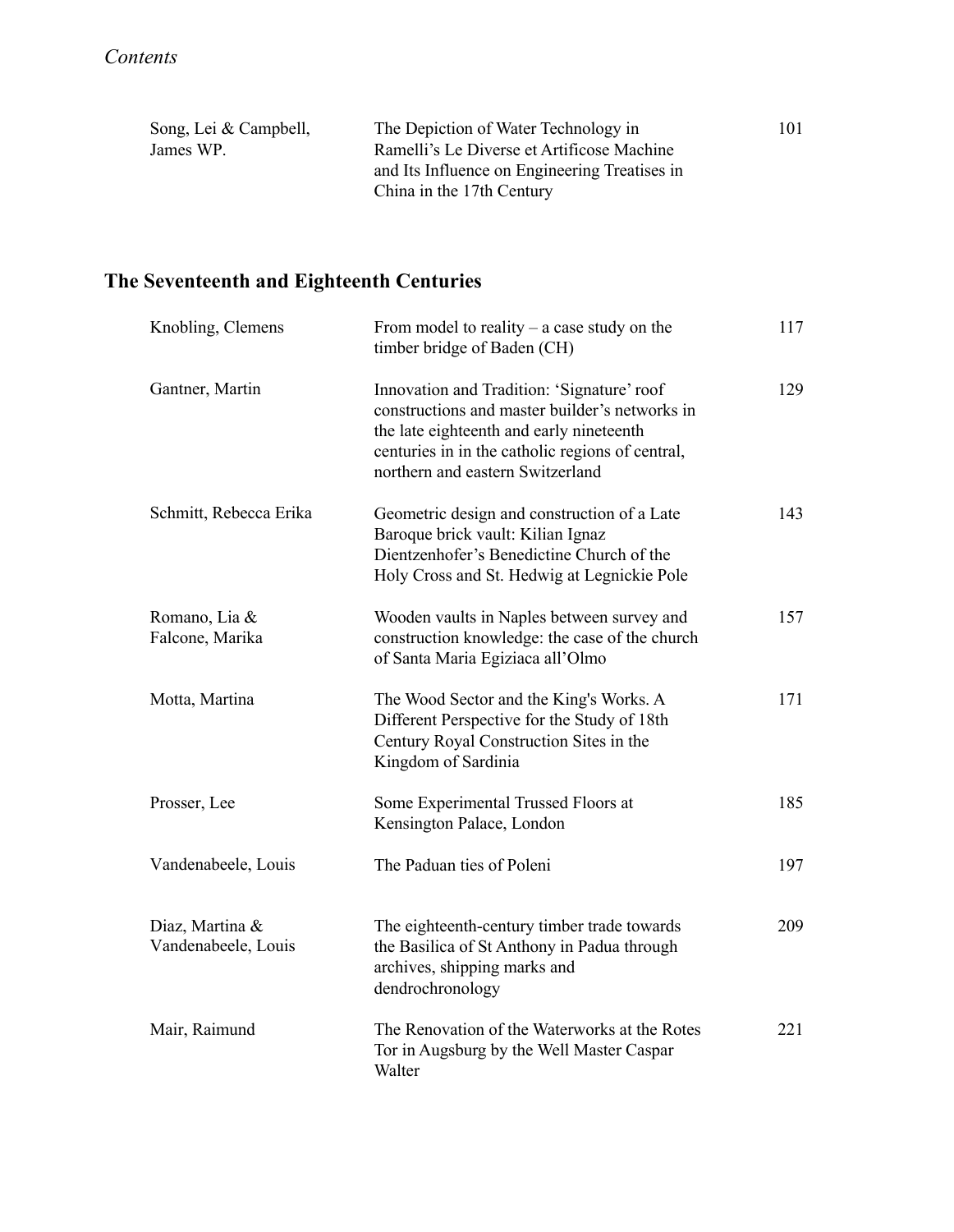### **The Nineteenth Century**

| Prisco, Gian Marco                                                       | Iron bridges and the influence of international<br>models in 19th century Spanish architecture                                                                | 237 |
|--------------------------------------------------------------------------|---------------------------------------------------------------------------------------------------------------------------------------------------------------|-----|
| Bill, Nicholas A.                                                        | From Carpentry Manuals to Engineering<br>Textbooks $(1792 - 1870)$                                                                                            | 249 |
| Chrimes, Mike                                                            | Thomas Telford and the construction of Canal<br>Tunnels 1794-1830                                                                                             | 261 |
| Hays, Benjamin J.                                                        | Water for the University: An Early History of<br>the University of Virginia's Water supply,<br>1817-1885                                                      | 275 |
| Franz, Hannah &<br>Rinke, Mario &<br>Lepretre, Emilie &<br>Dieng, Lamine | The gap between theory, practice and<br>regulations in design criteria for iron and steel<br>structures in 19th century France: the example<br>of train sheds | 287 |
| Russnaik, Kylie                                                          | Timber Roof Structures of 19th-century<br>Casinos in Switzerland                                                                                              | 301 |
| Jacobs, Jamie                                                            | Pugin's role as Superintendent of Woodcarving                                                                                                                 | 315 |
| Maissen, Manuel                                                          | Early Iron Bridges in Switzerland 1850-1875:<br>A Primer                                                                                                      | 329 |
| Melsens, Sarah &<br>Sahasrabudhe, Chetan                                 | Technical Writings as Political: Building<br>Manuals and Pattern Books From British India<br>$(1880 - 1947$                                                   | 343 |

# **Early Twentieth Century**

| Korensky, Vladimir | Early Reinforced Concrete Shells in Russia                                                                                            | 361 |
|--------------------|---------------------------------------------------------------------------------------------------------------------------------------|-----|
| von Behr, Nick     | The patent war between François Hennebique<br>and Armand Considère: competing reinforced<br>concrete systems in 'fin de Belle Epoque' | 373 |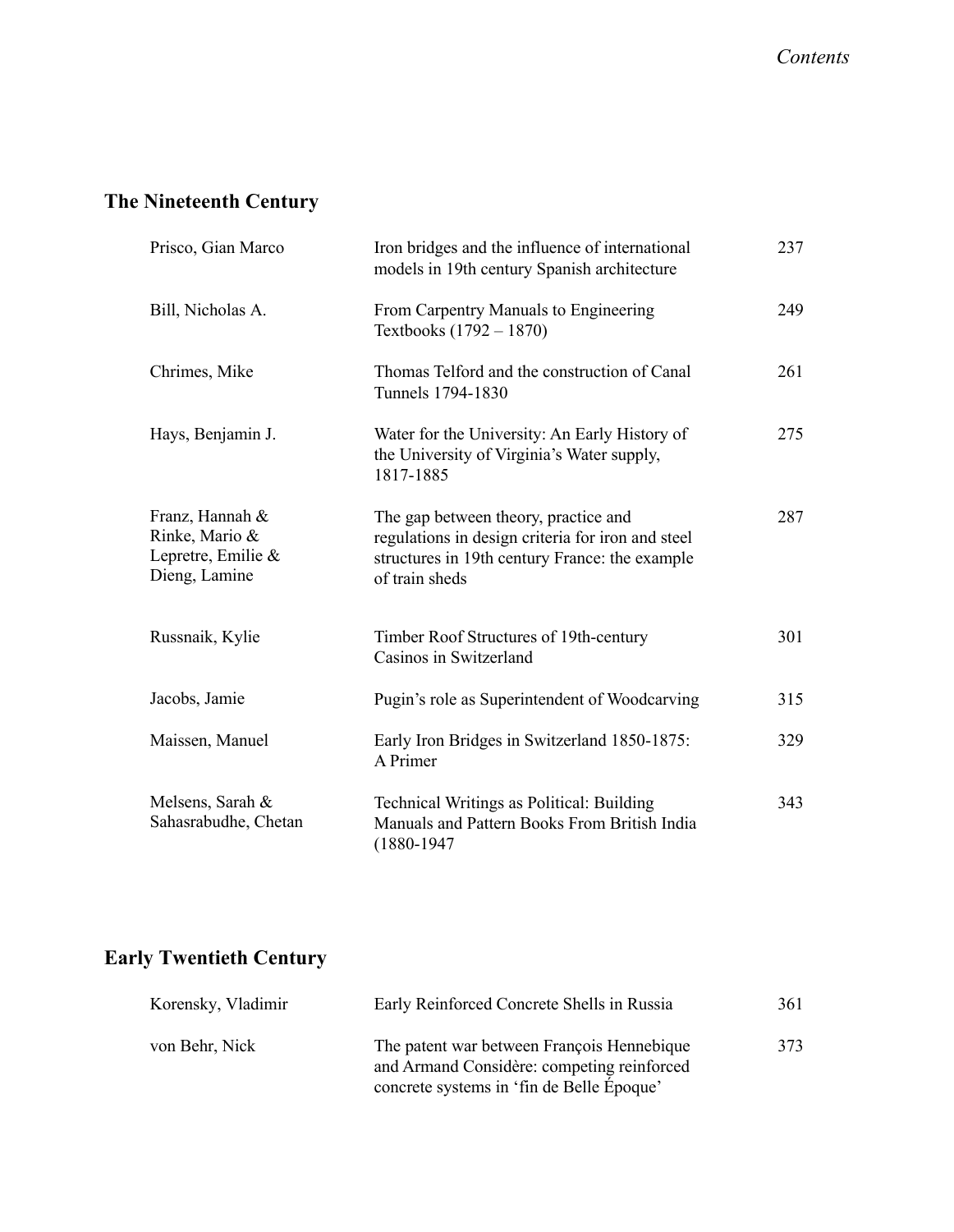#### France

| Reyniers, Lara & Van<br>de Voorde, Stephanie<br>& Wouters, Ine | Capturing the Practice of Deconstruction in<br>Brussels (1903 – 1939): Photographic Heritage<br>Collections as A Starting Point for<br><b>Construction History</b> | 387 |
|----------------------------------------------------------------|--------------------------------------------------------------------------------------------------------------------------------------------------------------------|-----|
| Haddadi, Roshanak &<br>Rinke, Mario                            | National, traditional, scientific – the formation<br>of a multifaceted early glulam identity                                                                       | 397 |
| Ladinski, Vladimir B.                                          | Contribution of Early Women Architects in<br>North Macedonia                                                                                                       | 411 |
| Angillis, Jelle &<br>Bertels, Inge                             | Voices from the Post-War Belgian Building<br>Industry: A Study of a General Contractor and<br>its Involvement in Building Practices via Oral<br>History            | 427 |
| Kuban, Sabine                                                  | The Livestock Auction Hall in Riedlingen -<br>Regional Timber Construction in the 1930s in<br>the South-West of Germany                                            | 439 |
| Lucente, Roberta &<br>Canestrino, Giuseppe                     | Technical manuals in the years of<br>Reconstruction after World War II in Italy:<br>Mario Ridolfi and the "Manuale"<br>dell'Architetto".                           | 453 |
| <b>Late Twentieth Century</b>                                  |                                                                                                                                                                    |     |
| Marfella, Giorgio                                              | Alfred Picardi and the Tubular Structure of<br>Chicago's Standard Oil Building: Engineering<br>for Holistic Efficiency                                             | 469 |
| Schmid, Benjamin &<br>Weber, Christiane                        | From physical to digital – the form-finding and<br>measuring models of the Mannheim Multihalle                                                                     | 485 |
| Burchardt, Jørgen                                              | Systems for Standardised Precast Concrete<br>Elements: The Case of the Larsen & Nielsen<br>System                                                                  | 497 |
| Frommelt, Konrad M.                                            | Algorithm or experience - The search for<br>objective design methods for serial structures<br>in the GDR                                                           | 515 |